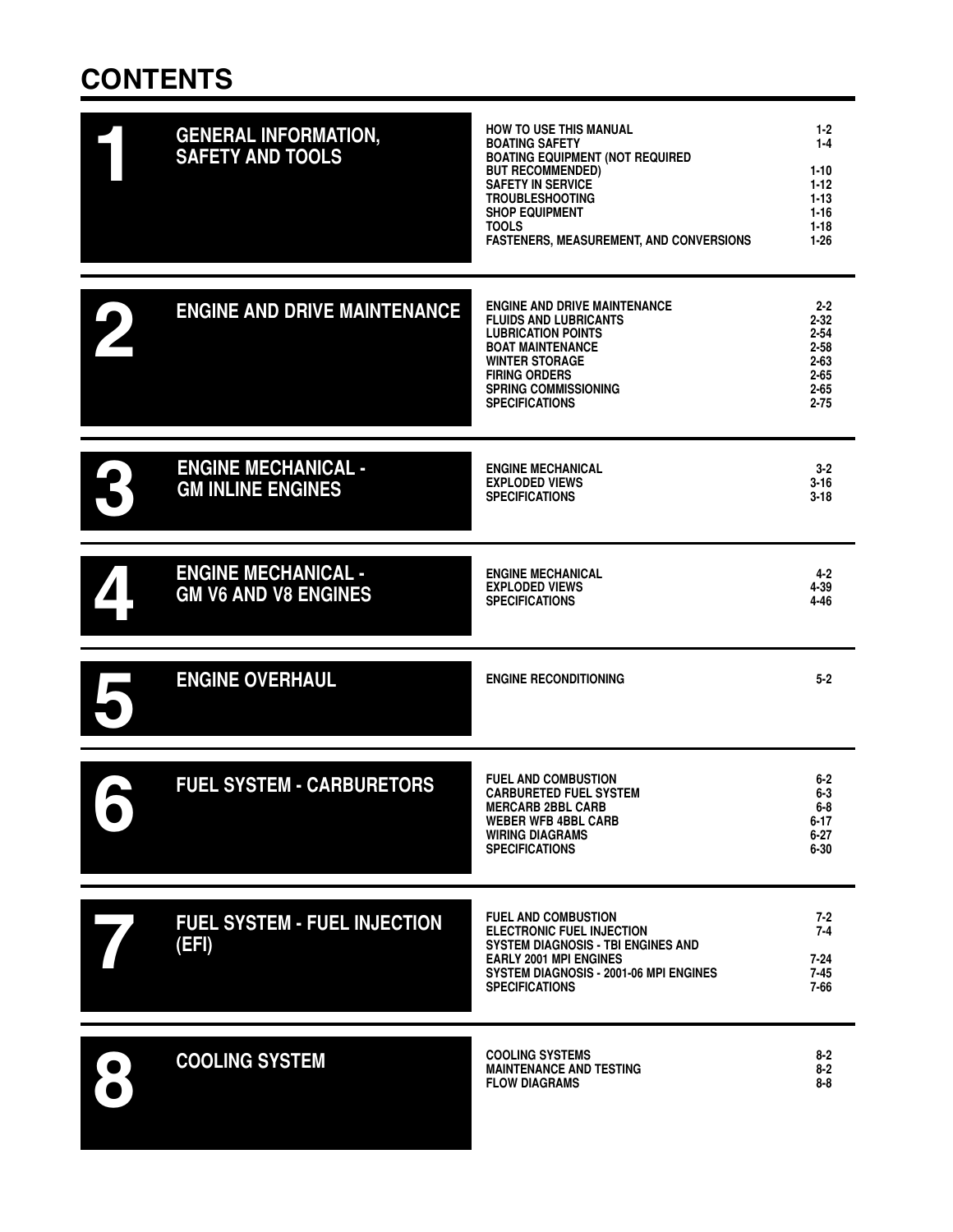#### **CONTENTS**

| UNDERSTANDING AND TROUBLESHOOTING<br><b>ELECTRICAL SYSTEMS</b><br><b>BATTERY</b><br><b>CHARGING SYSTEM</b><br><b>STARTER CIRCUIT</b><br>ELECTRONIC SPARK SYSTEM (ST)<br>THUNDERBOLT V IGNITION SYSTEM<br>DISTRIBUTOR ELECTRONIC IGNITION (DEI) SYSTEM - PCM 555 9-33<br>DISTRIBUTORLESS ELECTRONIC IGNITION (DIS)<br>SYSTEM - PCM 555<br><b>INSTRUMENTS AND GAUGES</b><br><b>SENDING UNITS AND SWITCHES</b><br><b>WIRING DIAGRAMS</b><br><b>SPECIFICATIONS</b> | $9 - 2$<br>$9 - 8$<br>$9 - 10$<br>$9 - 17$<br>$9 - 23$<br>$9 - 29$<br>$9 - 35$<br>$9 - 36$<br>$9 - 39$<br>$9 - 44$<br>$9 - 74$ | <b>IGNITION AND ELECTRICAL</b>                 |  |
|----------------------------------------------------------------------------------------------------------------------------------------------------------------------------------------------------------------------------------------------------------------------------------------------------------------------------------------------------------------------------------------------------------------------------------------------------------------|--------------------------------------------------------------------------------------------------------------------------------|------------------------------------------------|--|
| <b>STERN DRIVE UNIT - ALPHA</b><br><b>GEAR HOUSING (LOWER UNIT)</b><br>DRIVESHAFT HOUSING (UPPER UNIT)<br><b>TRANSOM ASSEMBLY</b><br><b>SPECIFICATIONS</b>                                                                                                                                                                                                                                                                                                     | $10-2$<br>$10 - 5$<br>$10 - 25$<br>10-34<br>10-47                                                                              | <b>DRIVE SYSTEMS - ALPHA</b>                   |  |
| STERN DRIVE UNIT - BRAVO<br><b>GEAR HOUSING (LOWER UNIT)</b><br>DRIVESHAFT HOUSING (UPPER UNIT)<br><b>TRANSOM ASSEMBLY</b><br><b>SPECIFICATIONS</b>                                                                                                                                                                                                                                                                                                            | $11-2$<br>$11 - 4$<br>$11 - 18$<br>$11 - 32$<br>11-46                                                                          | <b>DRIVE SYSTEMS - BRAVO</b>                   |  |
| <b>VELVET TRANSMISSIONS</b><br><b>ZF/HURTH TRANSMISSIONS</b><br><b>SPECIFICATIONS</b>                                                                                                                                                                                                                                                                                                                                                                          | $12 - 2$<br>$12 - 6$<br>$12-9$                                                                                                 | <b>DRIVE SYSTEMS -</b><br><b>TRANSMISSIONS</b> |  |
| <b>STANDARD POWER TRIM AND TILT</b><br><b>AUTO TRIM II SYSTEM</b><br><b>WIRING SCHEMATICS</b>                                                                                                                                                                                                                                                                                                                                                                  | $13 - 2$<br>$13 - 24$<br>13-25                                                                                                 | TRIM AND TILT                                  |  |
| <b>MANUAL STEERING SYSTEM</b><br><b>POWER STEERING SYSTEM</b><br><b>COMPACT HYDRAULIC SYSTEM</b>                                                                                                                                                                                                                                                                                                                                                               | 14-2<br>$14 - 4$<br>14-17                                                                                                      | <b>STEERING</b>                                |  |
| <b>CONVENTIONAL REMOTE CONTROLS</b><br>SMARTCRAFT DIGITAL THROTTLE AND SHIFT (DTS)<br><b>PRECISION PILOT</b>                                                                                                                                                                                                                                                                                                                                                   | $15 - 2$<br>$15 - 2$<br>15-26                                                                                                  | <b>REMOTE CONTROLS</b>                         |  |
| <b>MASTER INDEX</b>                                                                                                                                                                                                                                                                                                                                                                                                                                            | $15 - 31$                                                                                                                      | <b>MASTER INDEX</b>                            |  |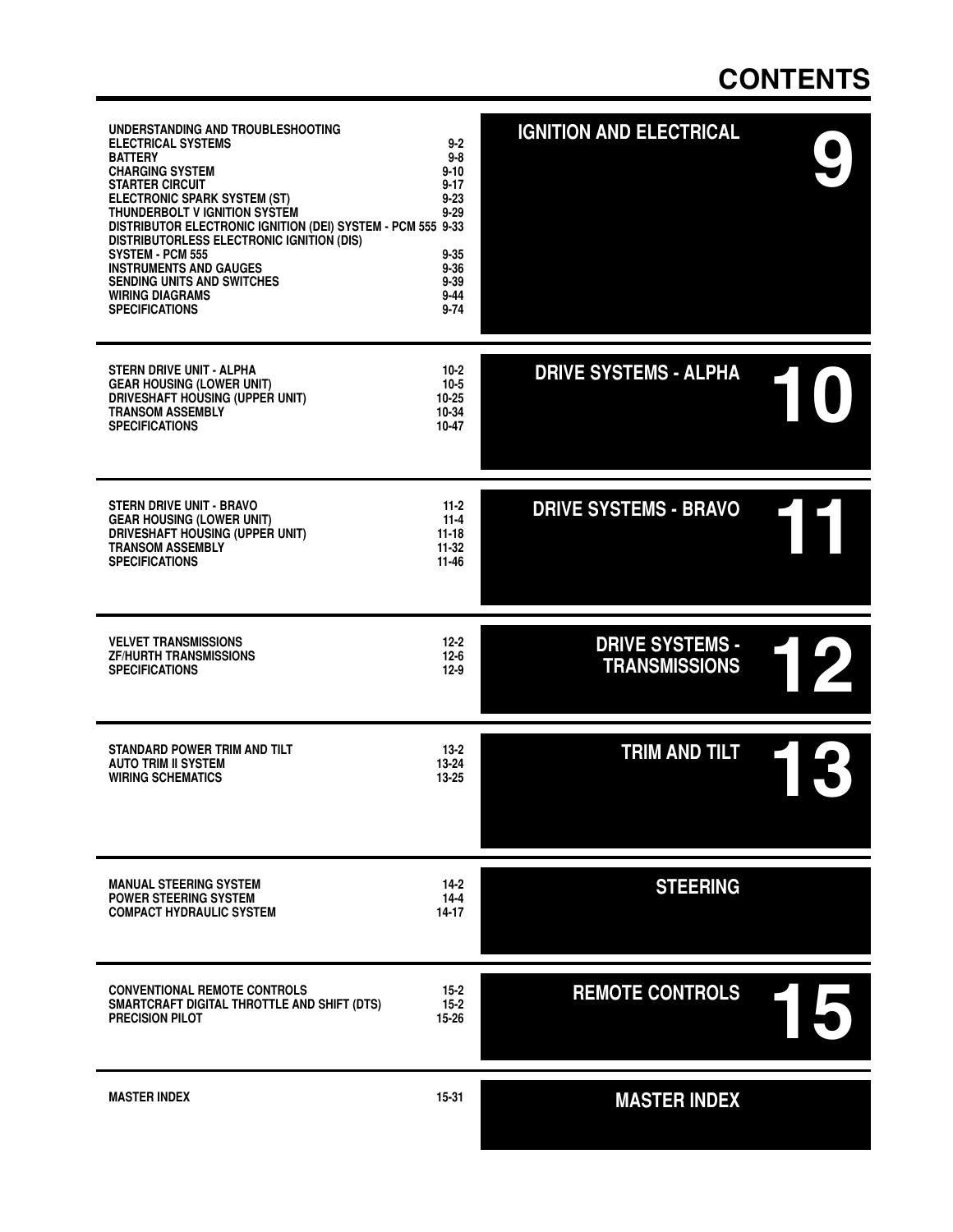| DISASSEMBLY & ASSEMBLY9-14               |  |
|------------------------------------------|--|
|                                          |  |
|                                          |  |
|                                          |  |
|                                          |  |
|                                          |  |
|                                          |  |
|                                          |  |
|                                          |  |
|                                          |  |
|                                          |  |
|                                          |  |
|                                          |  |
|                                          |  |
|                                          |  |
|                                          |  |
|                                          |  |
|                                          |  |
|                                          |  |
|                                          |  |
|                                          |  |
| BASIC OPERATING PRINCIPLES 1-13          |  |
| <b>BATTERY</b>                           |  |
|                                          |  |
|                                          |  |
|                                          |  |
|                                          |  |
|                                          |  |
| DUAL BATTERY INSTALLATION 9-9            |  |
|                                          |  |
| GENERAL INFORMATION 2-60                 |  |
|                                          |  |
|                                          |  |
|                                          |  |
|                                          |  |
| SAFETY PRECAUTIONS 2-62                  |  |
|                                          |  |
|                                          |  |
|                                          |  |
|                                          |  |
|                                          |  |
| <b>BELL HOUSING</b>                      |  |
|                                          |  |
|                                          |  |
|                                          |  |
|                                          |  |
| <b>BELLOWS</b>                           |  |
|                                          |  |
| <b>EXHAUST</b>                           |  |
|                                          |  |
|                                          |  |
| <b>EXHAUST PIPE</b>                      |  |
|                                          |  |
|                                          |  |
|                                          |  |
| U-JOINT                                  |  |
|                                          |  |
|                                          |  |
|                                          |  |
|                                          |  |
|                                          |  |
|                                          |  |
|                                          |  |
| REMOVAL & INSTALLATION 2-10              |  |
| SERPENTINE BELT ROUTING2-10              |  |
|                                          |  |
|                                          |  |
|                                          |  |
|                                          |  |
|                                          |  |
|                                          |  |
|                                          |  |
|                                          |  |
|                                          |  |
| COURTESY MARINE EXAMINATIONS 1-10        |  |
|                                          |  |
|                                          |  |
|                                          |  |
|                                          |  |
|                                          |  |
|                                          |  |
|                                          |  |
|                                          |  |
| CAMSHAFT, BEARINGS AND GEAR (4 CYL) 3-13 |  |
|                                          |  |
| REMOVAL & INSTALLATION 3-14              |  |
|                                          |  |
|                                          |  |
|                                          |  |
| REMOVAL & INSTALLATION 4-35              |  |
|                                          |  |
|                                          |  |
|                                          |  |

| OPERATION<br><b>COMBUSTION</b>                     |                                                                                                                  |
|----------------------------------------------------|------------------------------------------------------------------------------------------------------------------|
| COOLING SYSTEM                                     | COMPACT HYDRAULIC SYSTEM 14-17<br>CONVENTIONAL REMOTE CONTROLS 15-2<br>REMOVAL, DISASSEMBLY & INSTALLATION. 7-10 |
|                                                    | FLUSHING (SEAWATER) - STERN DRIVES 2-39<br>PRESSURE CAP TESTING 2-38<br>RAW WATER COOLING TEST8-3                |
| CYLINDER HEAD<br><b>REMOVAL &amp; INSTALLATION</b> |                                                                                                                  |
| CYLINDER HEAD COVER                                |                                                                                                                  |
|                                                    |                                                                                                                  |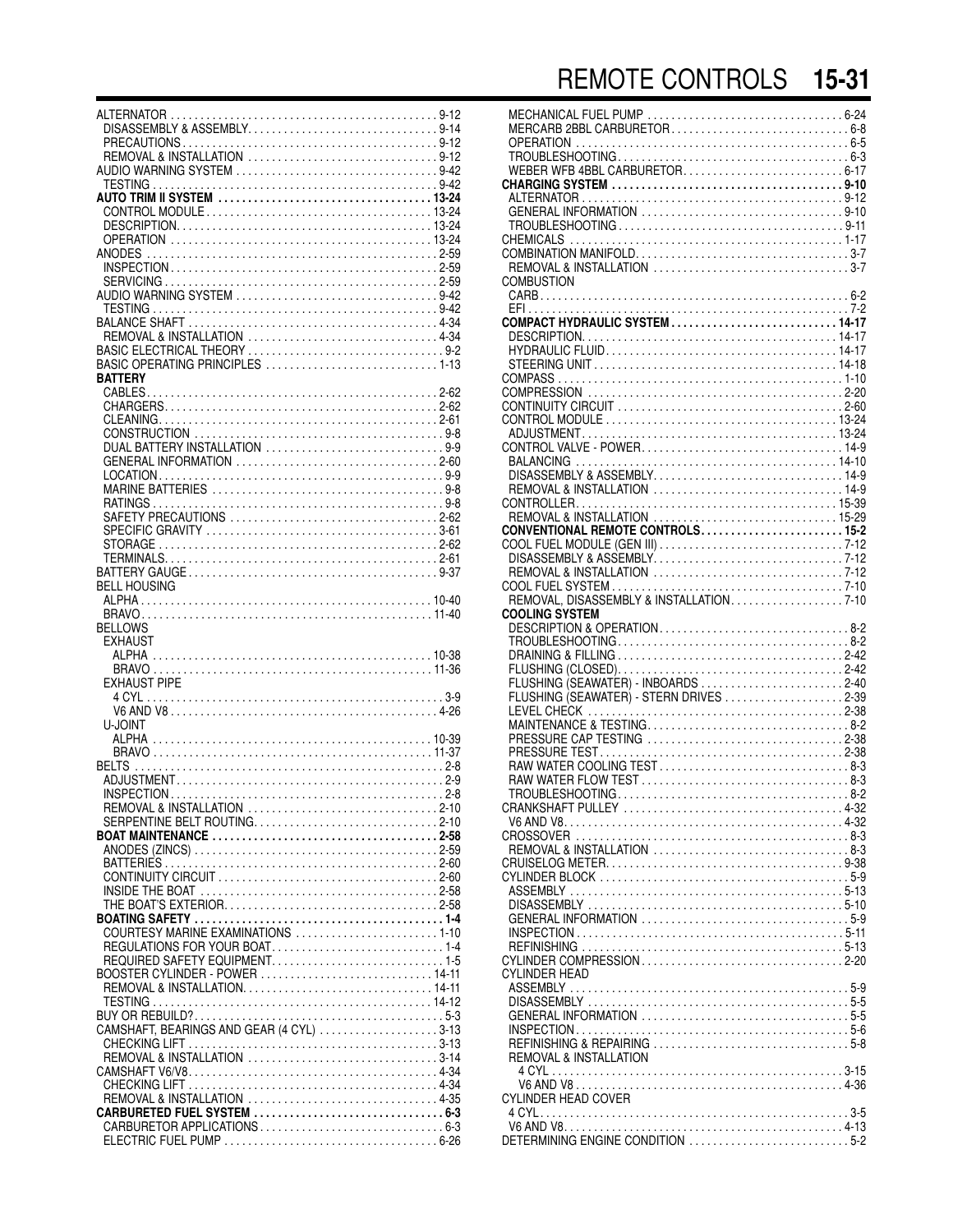## **15-32** REMOTE CONTROLS

| OIL PRESSURE TEST<br>DIAGNOSTIC TROUBLE CODES (DTC) - TBI 7-28 |  |
|----------------------------------------------------------------|--|
|                                                                |  |
|                                                                |  |
| <b>DISTRIBUTOR</b><br>DISASSEMBLY & ASSEMBLY                   |  |
| <b>REMOVAL &amp; INSTALLATION</b>                              |  |
|                                                                |  |
|                                                                |  |
| DISTRIBUTOR CAP                                                |  |
|                                                                |  |
|                                                                |  |
| DISTRIBUTOR ELECTRONIC IGNITION (DEI) SYSTEM - ECM 5559-33     |  |
|                                                                |  |
|                                                                |  |
| GENERAL INFORMATION 9-33                                       |  |
|                                                                |  |
|                                                                |  |
|                                                                |  |
|                                                                |  |
|                                                                |  |
|                                                                |  |
|                                                                |  |
|                                                                |  |
| DRIVEN GEAR/DRIVESHAFT10-30                                    |  |
|                                                                |  |
| GEAR RATIO IDENTIFICATION  10-25                               |  |
| PRE-LOAD AND SHIM ADJUSTMENTS 10-32                            |  |
|                                                                |  |
|                                                                |  |
| UPPER DRIVESHAFT BEARING PRELOAD  10-32                        |  |
|                                                                |  |
|                                                                |  |
| DISASSEMBLY & ASSEMBLY11-23                                    |  |
|                                                                |  |
|                                                                |  |
|                                                                |  |
|                                                                |  |
|                                                                |  |
|                                                                |  |
| DUAL POWER TRIM SYSTEM  13-22                                  |  |
| DIODE MODULE REPLACEMENT13-23                                  |  |
|                                                                |  |
|                                                                |  |
|                                                                |  |
|                                                                |  |
|                                                                |  |
|                                                                |  |
|                                                                |  |
| TRIM CONTROL SWITCH REPLACEMENT  13-24                         |  |
|                                                                |  |
| <b>ECM PIN LOCATIONS</b>                                       |  |
|                                                                |  |
| ELECTRIC FUEL PUMP                                             |  |
|                                                                |  |
|                                                                |  |
| ELECTRONIC CONTROL MODULE (ECM) 7-20                           |  |
|                                                                |  |
|                                                                |  |
|                                                                |  |

| ELECTRONIC CONTROL MODULE (ECM) 7-20<br>ENGINE COOLANT TEMPERATURE SENSOR (ECT) 7-20 |  |
|--------------------------------------------------------------------------------------|--|
|                                                                                      |  |
|                                                                                      |  |
|                                                                                      |  |
|                                                                                      |  |
|                                                                                      |  |
|                                                                                      |  |
|                                                                                      |  |
|                                                                                      |  |
|                                                                                      |  |
|                                                                                      |  |
|                                                                                      |  |
|                                                                                      |  |
|                                                                                      |  |
|                                                                                      |  |
|                                                                                      |  |
|                                                                                      |  |
| SHIFT OVERRIDE PROCEDURE 15-4                                                        |  |
| ELECTRONIC SPARK TIMING SYSTEM (EST). 9-23                                           |  |
|                                                                                      |  |
|                                                                                      |  |
|                                                                                      |  |
|                                                                                      |  |
| ELECTRONIC THROTTLE CONTROL (ETC)15-4                                                |  |
|                                                                                      |  |
| EMERGENCY STOP SWITCH 9-42                                                           |  |
| <b>ENGINE</b>                                                                        |  |
|                                                                                      |  |
|                                                                                      |  |
| ENGINE AND DRIVE MAINTENANCE2-2                                                      |  |
|                                                                                      |  |
|                                                                                      |  |
|                                                                                      |  |
|                                                                                      |  |
|                                                                                      |  |
|                                                                                      |  |
|                                                                                      |  |
|                                                                                      |  |
|                                                                                      |  |
|                                                                                      |  |
|                                                                                      |  |
|                                                                                      |  |
|                                                                                      |  |
|                                                                                      |  |
|                                                                                      |  |
|                                                                                      |  |
|                                                                                      |  |
| ENGINE COOLANT TEMPERATURE SENSOR (ECT) 7-20                                         |  |
|                                                                                      |  |
| ENGINE COUPLER                                                                       |  |
|                                                                                      |  |
| <b>ENGINE IDENTIFICATION</b>                                                         |  |
|                                                                                      |  |
|                                                                                      |  |
| ENGINE MECHANICAL - 4 CYL3-2                                                         |  |
| CAMSHAFT, BEARINGS AND GEAR3-13                                                      |  |
|                                                                                      |  |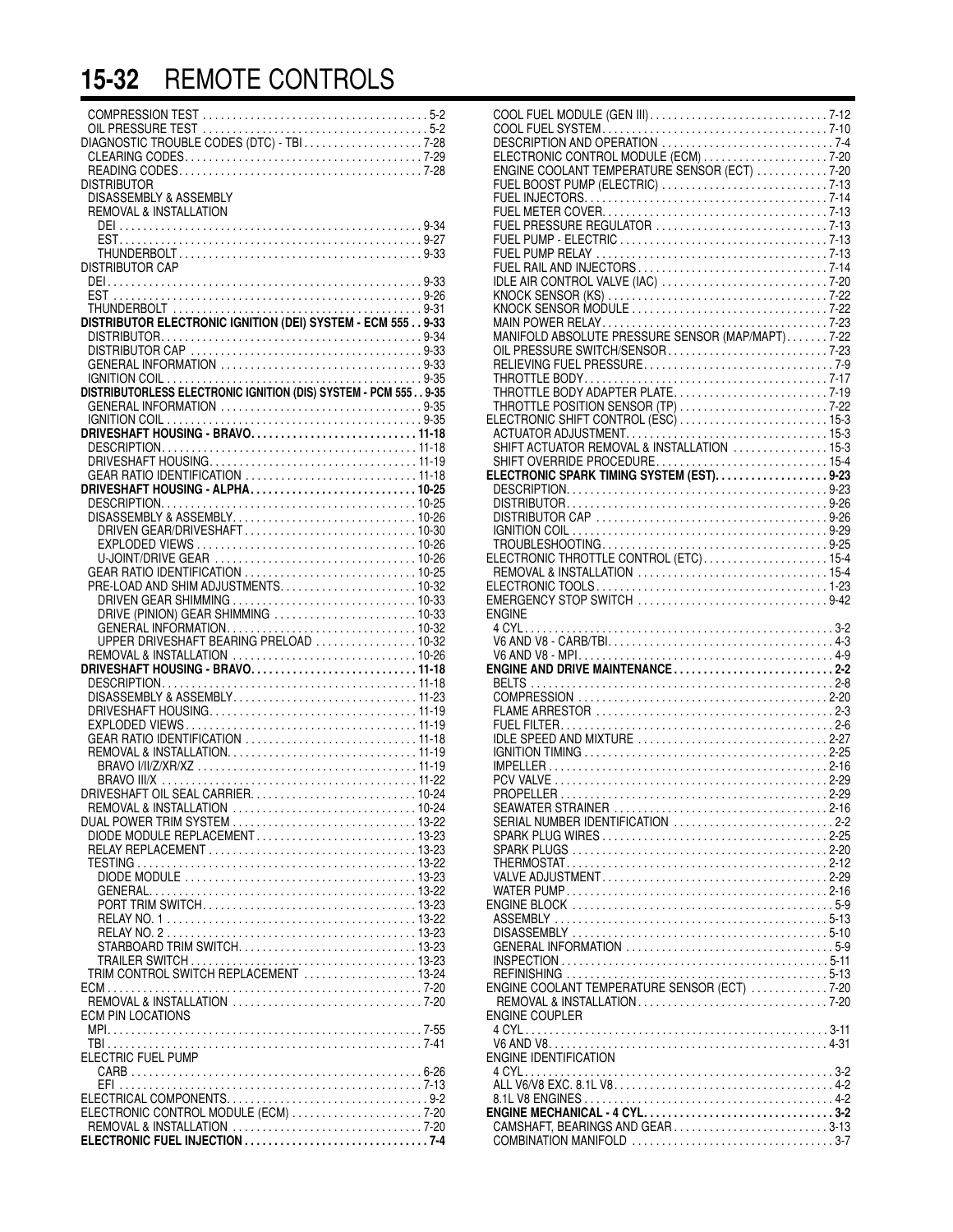| EXHAUST HOSE (BELLOWS) 3-9                                 |  |
|------------------------------------------------------------|--|
|                                                            |  |
| EXHAUST VALVE (FLAPPER/SHUTTER) 3-9                        |  |
| FRONT COVER AND OIL SEAL3-12                               |  |
|                                                            |  |
|                                                            |  |
|                                                            |  |
|                                                            |  |
|                                                            |  |
|                                                            |  |
|                                                            |  |
|                                                            |  |
|                                                            |  |
|                                                            |  |
| ROCKER ARMS AND PUSH RODS 3-6                              |  |
|                                                            |  |
|                                                            |  |
|                                                            |  |
|                                                            |  |
|                                                            |  |
|                                                            |  |
|                                                            |  |
|                                                            |  |
|                                                            |  |
|                                                            |  |
|                                                            |  |
| EXHAUST ELBOW/RISER 4-25                                   |  |
|                                                            |  |
| EXHAUST HOSES (BELLOWS) AND INTERMEDIATE EXHAUST PIPE 4-26 |  |
|                                                            |  |
| EXHAUST VALVE (FLAPPER/SHUTTER) 4-28                       |  |
|                                                            |  |
| FRONT ENGINE MOUNTS4-13                                    |  |
|                                                            |  |
|                                                            |  |
|                                                            |  |
|                                                            |  |
|                                                            |  |
| LOWER EXHAUST PIPE (Y-PIPE) 4-27                           |  |
|                                                            |  |
|                                                            |  |
|                                                            |  |
|                                                            |  |
| REAR MAIN SEAL RETAINER 4-38                               |  |
| ROCKER ARMS AND PUSH RODS 4-14                             |  |
|                                                            |  |
| TIMING CHAIN AND SPROCKETS/GEARS4-33                       |  |
| WATER (ENGINE) CIRCULATING PUMP4-38                        |  |
|                                                            |  |
|                                                            |  |
|                                                            |  |
|                                                            |  |
|                                                            |  |
|                                                            |  |
| REPAIRING DAMAGED THREADS 5-4                              |  |
|                                                            |  |
|                                                            |  |
|                                                            |  |
|                                                            |  |
|                                                            |  |
|                                                            |  |
| DETERMINING ENGINE CONDITION 5-2                           |  |
|                                                            |  |
|                                                            |  |
|                                                            |  |
| ENGINE START-UP AND BREAK-IN 5-15                          |  |
|                                                            |  |
|                                                            |  |
|                                                            |  |
| STARTING THE ENGINE 5-15                                   |  |
|                                                            |  |
|                                                            |  |
|                                                            |  |
| EQUIPMENT (NOT REQUIRED BUT RECOMMENDED) 1-10              |  |
|                                                            |  |
|                                                            |  |

| EXHAUST BELLOWS                                                                                |  |  |  |  |  |
|------------------------------------------------------------------------------------------------|--|--|--|--|--|
| <b>EXHAUST ELBOW</b>                                                                           |  |  |  |  |  |
| EXHAUST HOSE (BELLOWS)                                                                         |  |  |  |  |  |
|                                                                                                |  |  |  |  |  |
| EXHAUST PIPE(S)                                                                                |  |  |  |  |  |
| REMOVAL & INSTALLATION  4-25                                                                   |  |  |  |  |  |
| EXHAUST VALVE                                                                                  |  |  |  |  |  |
| <b>EXPLODED VIEWS</b>                                                                          |  |  |  |  |  |
|                                                                                                |  |  |  |  |  |
|                                                                                                |  |  |  |  |  |
|                                                                                                |  |  |  |  |  |
|                                                                                                |  |  |  |  |  |
|                                                                                                |  |  |  |  |  |
| BOLTS, NUTS AND OTHER THREADED RETAINERS1-26                                                   |  |  |  |  |  |
|                                                                                                |  |  |  |  |  |
| STANDARD AND METRIC MEASUREMENTS1-27                                                           |  |  |  |  |  |
|                                                                                                |  |  |  |  |  |
|                                                                                                |  |  |  |  |  |
|                                                                                                |  |  |  |  |  |
| DESCRIPTION & OPERATION2-3                                                                     |  |  |  |  |  |
|                                                                                                |  |  |  |  |  |
| FLAPPER VALVE                                                                                  |  |  |  |  |  |
|                                                                                                |  |  |  |  |  |
|                                                                                                |  |  |  |  |  |
|                                                                                                |  |  |  |  |  |
|                                                                                                |  |  |  |  |  |
|                                                                                                |  |  |  |  |  |
|                                                                                                |  |  |  |  |  |
|                                                                                                |  |  |  |  |  |
|                                                                                                |  |  |  |  |  |
|                                                                                                |  |  |  |  |  |
|                                                                                                |  |  |  |  |  |
| FI YWHFFI                                                                                      |  |  |  |  |  |
|                                                                                                |  |  |  |  |  |
|                                                                                                |  |  |  |  |  |
| FRONT COVER AND OIL SEAL                                                                       |  |  |  |  |  |
|                                                                                                |  |  |  |  |  |
| FRONT ENGINE MOUNTS                                                                            |  |  |  |  |  |
|                                                                                                |  |  |  |  |  |
|                                                                                                |  |  |  |  |  |
|                                                                                                |  |  |  |  |  |
|                                                                                                |  |  |  |  |  |
|                                                                                                |  |  |  |  |  |
|                                                                                                |  |  |  |  |  |
|                                                                                                |  |  |  |  |  |
|                                                                                                |  |  |  |  |  |
|                                                                                                |  |  |  |  |  |
|                                                                                                |  |  |  |  |  |
|                                                                                                |  |  |  |  |  |
| RECOMMENDATIONS $\ldots \ldots \ldots \ldots \ldots \ldots \ldots \ldots \ldots \ldots \ldots$ |  |  |  |  |  |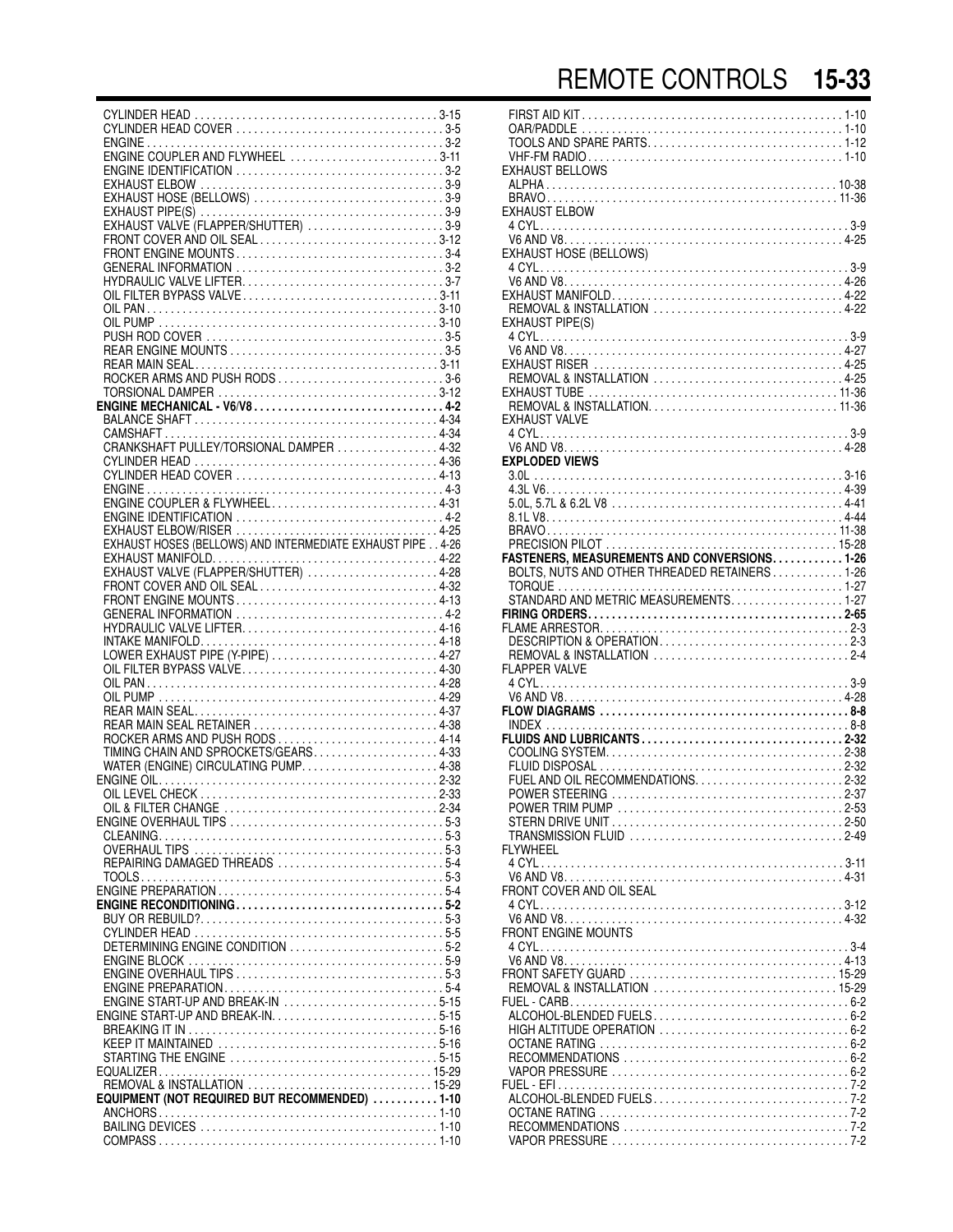# **15-34** REMOTE CONTROLS

| FUEL AND OIL RECOMMENDATIONS2-32      |  |
|---------------------------------------|--|
|                                       |  |
|                                       |  |
|                                       |  |
|                                       |  |
|                                       |  |
|                                       |  |
|                                       |  |
|                                       |  |
|                                       |  |
|                                       |  |
|                                       |  |
|                                       |  |
| <b>FUEL PUMP</b>                      |  |
| <b>ELECTRIC</b>                       |  |
|                                       |  |
|                                       |  |
|                                       |  |
|                                       |  |
|                                       |  |
|                                       |  |
| <b>FUEL SYSTEM</b>                    |  |
|                                       |  |
|                                       |  |
| FUEL TANK SENDING UNIT9-40            |  |
|                                       |  |
|                                       |  |
|                                       |  |
|                                       |  |
|                                       |  |
|                                       |  |
|                                       |  |
| DRIVESHAFT OIL SEAL CARRIER  10-24    |  |
| GEAR HOUSING (LOWER UNIT) 10-5        |  |
|                                       |  |
|                                       |  |
| GEAR HOUSING - BRAVO I/II/X/XR/XZ11-4 |  |
|                                       |  |
|                                       |  |
|                                       |  |
|                                       |  |
|                                       |  |
|                                       |  |
|                                       |  |
|                                       |  |
|                                       |  |
|                                       |  |
|                                       |  |
|                                       |  |
| GEAR LUBE MONITOR SWITCH 9-43         |  |
| <b>GIMBAL BEARING</b>                 |  |
|                                       |  |
|                                       |  |

| GIMBAL HOUSING/TRANSOM PLATE           |  |
|----------------------------------------|--|
|                                        |  |
|                                        |  |
| GIMBAL RING                            |  |
|                                        |  |
|                                        |  |
|                                        |  |
|                                        |  |
|                                        |  |
| REMOVAL, DISASSEMBLY & INSTALLATION8-4 |  |
|                                        |  |
|                                        |  |
| AVOIDING COMMON MISTAKES1-3            |  |
|                                        |  |
|                                        |  |
|                                        |  |
|                                        |  |
|                                        |  |
|                                        |  |
|                                        |  |
| <b>HYDRAULIC VALVE LIFTER</b>          |  |
|                                        |  |
|                                        |  |
|                                        |  |
|                                        |  |
| IDLE SPEED AND MIXTURE 2-27            |  |
| <b>IGNITION COIL</b>                   |  |
|                                        |  |
|                                        |  |
|                                        |  |
|                                        |  |
|                                        |  |
|                                        |  |
| GENERAL INFORMATION 9-23               |  |
|                                        |  |
|                                        |  |
| <b>IMPELLER</b>                        |  |
|                                        |  |
|                                        |  |
| BRAVO/INBOARD - CARB & TBI 8-5         |  |
|                                        |  |
|                                        |  |
| <b>REMOVAL &amp; INSTALLATION</b>      |  |
|                                        |  |
|                                        |  |
|                                        |  |
|                                        |  |
|                                        |  |
| INSTRUMENTS AND GAUGES 9-36            |  |
|                                        |  |
|                                        |  |
|                                        |  |
|                                        |  |
|                                        |  |
|                                        |  |
|                                        |  |
|                                        |  |
| REMOVAL & INSTALLATION 4-18            |  |
|                                        |  |
|                                        |  |
| KNOCK CONTROL MODULE 9-32              |  |
|                                        |  |
|                                        |  |
|                                        |  |
| REMOVAL & INSTALLATION7-22             |  |
|                                        |  |
| LOWER EXHAUST PIPE (Y-PIPE) 4-27       |  |
| REMOVAL & INSTALLATION  4-27           |  |
|                                        |  |
|                                        |  |
|                                        |  |
|                                        |  |
|                                        |  |
|                                        |  |
|                                        |  |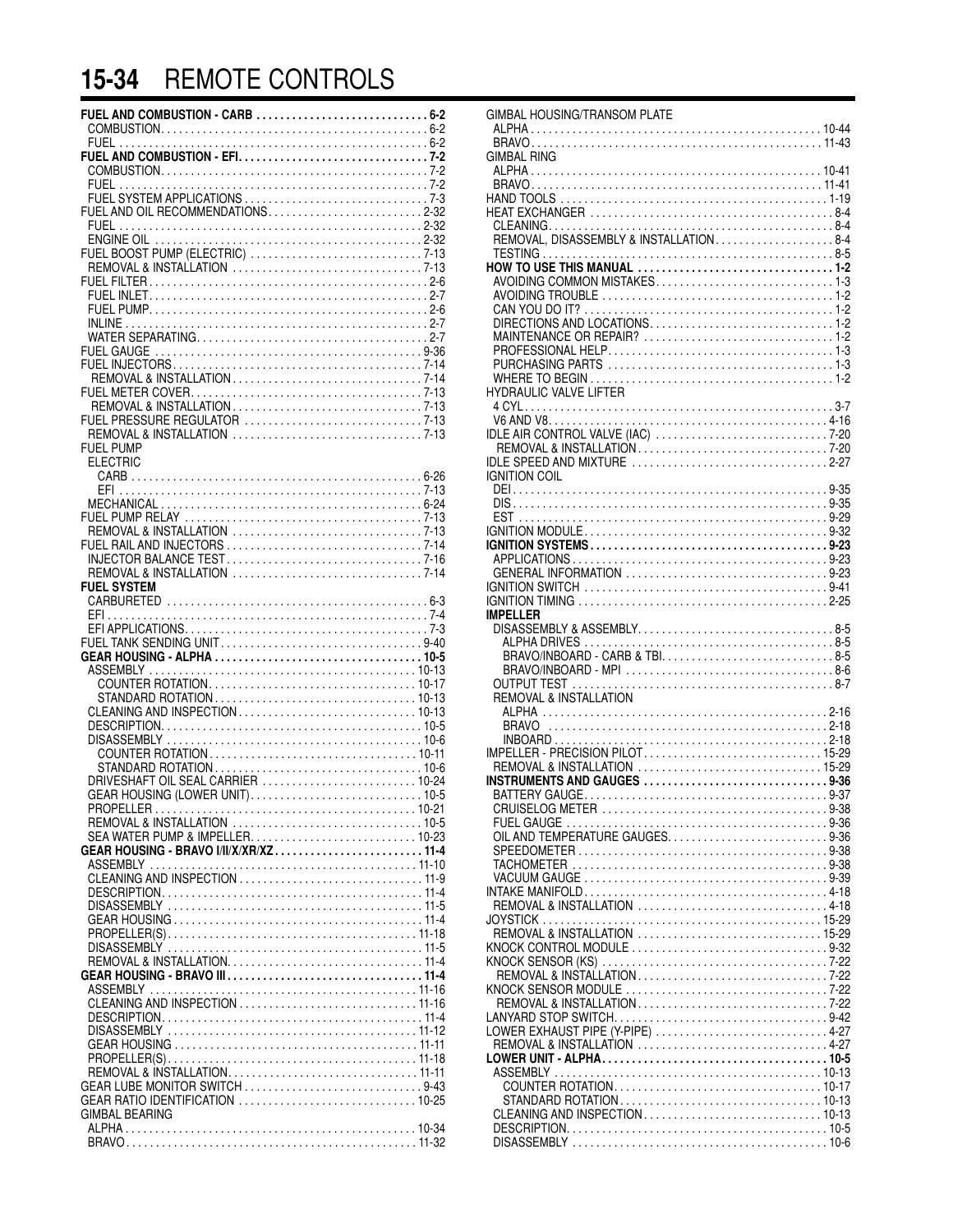COUNTER ROTATION . . . . . . . . . . . . . . . . . . . . . . . . . . . . . . . . . . . 10-11 STANDARD ROTATION . . . . . . . . . . . . . . . . . . . . . . . . . . . . . . . . . . . 10-6 DRIVESHAFT OIL SEAL CARRIER . . . . . . . . . . . . . . . . . . . . . . . . . . 10-24 GEAR HOUSING (LOWER UNIT). . . . . . . . . . . . . . . . . . . . . . . . . . . . . 10-5 PROPELLER . . . . . . . . . . . . . . . . . . . . . . . . . . . . . . . . . . . . . . . . . . . . 10-21 REMOVAL & INSTALLATION . . . . . . . . . . . . . . . . . . . . . . . . . . . . . . . . 10-5 SEA WATER PUMP & IMPELLER. . . . . . . . . . . . . . . . . . . . . . . . . . . . 10-23 **LOWER UNIT - BRAVO I/II/X/XR/XZ. . . . . . . . . . . . . . . . . . . . . . . . . . . . 11-4** ASSEMBLY . . . . . . . . . . . . . . . . . . . . . . . . . . . . . . . . . . . . . . . . . . . . . 11-10 CLEANING AND INSPECTION . . . . . . . . . . . . . . . . . . . . . . . . . . . . . . . 11-9 DESCRIPTION. . . . . . . . . . . . . . . . . . . . . . . . . . . . . . . . . . . . . . . . . . . . 11-4 DISASSEMBLY . . . . . . . . . . . . . . . . . . . . . . . . . . . . . . . . . . . . . . . . . . . 11-5 GEAR HOUSING . . . . . . . . . . . . . . . . . . . . . . . . . . . . . . . . . . . . . . . . . . 11-4 PROPELLER(S) . . . . . . . . . . . . . . . . . . . . . . . . . . . . . . . . . . . . . . . . . . 11-18 DISASSEMBLY . . . . . . . . . . . . . . . . . . . . . . . . . . . . . . . . . . . . . . . . . . . 11-5 REMOVAL & INSTALLATION. . . . . . . . . . . . . . . . . . . . . . . . . . . . . . . . . 11-4 **LOWER UNIT - BRAVO III. . . . . . . . . . . . . . . . . . . . . . . . . . . . . . . . . . . . 11-4** ASSEMBLY . . . . . . . . . . . . . . . . . . . . . . . . . . . . . . . . . . . . . . . . . . . . . 11-16 CLEANING AND INSPECTION . . . . . . . . . . . . . . . . . . . . . . . . . . . . . . 11-16 DESCRIPTION. . . . . . . . . . . . . . . . . . . . . . . . . . . . . . . . . . . . . . . . . . . . 11-4 DISASSEMBLY . . . . . . . . . . . . . . . . . . . . . . . . . . . . . . . . . . . . . . . . . . 11-12 GEAR HOUSING . . . . . . . . . . . . . . . . . . . . . . . . . . . . . . . . . . . . . . . . . 11-11 PROPELLER(S) . . . . . . . . . . . . . . . . . . . . . . . . . . . . . . . . . . . . . . . . . . 11-18 REMOVAL & INSTALLATION. . . . . . . . . . . . . . . . . . . . . . . . . . . . . . . . 11-11 **LUBRICATION POINTS . . . . . . . . . . . . . . . . . . . . . . . . . . . . . . . . . . . . . 2-54** ENGINE COUPLER/U-JOINT SPLINES . . . . . . . . . . . . . . . . . . . . . . . . 2-56 PROPELLER SHAFT. . . . . . . . . . . . . . . . . . . . . . . . . . . . . . . . . . . . . . . 2-57 SHIFT CABLE AND TRANSMISSION LINKAGE PIVOT POINTS . . . . 2-54 STARTER MOTOR . . . . . . . . . . . . . . . . . . . . . . . . . . . . . . . . . . . . . . . . 2-57 STEERING SYSTEM. . . . . . . . . . . . . . . . . . . . . . . . . . . . . . . . . . . . . . . 2-55 THROTTLE CABLE . . . . . . . . . . . . . . . . . . . . . . . . . . . . . . . . . . . . . . . . 2-54 TRANSOM AND GIMBAL ASSEMBLY, HINGE PINS AND GIMBAL BEARING . . . . . . . . . . . . . . . . . . . . . . . . . . . . . . . . . . . . 2-56 MAIN POWER RELAY . . . . . . . . . . . . . . . . . . . . . . . . . . . . . . . . . . . . . . . 7-23 REMOVAL & INSTALLATION . . . . . . . . . . . . . . . . . . . . . . . . . . . . . . . . 7-23 MAINTENANCE INTERVALS 3.0L . . . . . . . . . . . . . . . . . . . . . . . . . . . . . . . . . . . . . . . . . . . . . . . . . . . . 2-73 V6/V8 CARB/TBI . . . . . . . . . . . . . . . . . . . . . . . . . . . . . . . . . . . . . . . . . . 2-73 4.3L, 5.0L, 5.7L & 6.2L MPI, STERN DRIVE. . . . . . . . . . . . . . . . . . . . . 2-75 5.0L, 5.7L & 6.2L MPI, INBOARD . . . . . . . . . . . . . . . . . . . . . . . . . . . . . 2-76 8.1L MPI, STERN DRIVE . . . . . . . . . . . . . . . . . . . . . . . . . . . . . . . . . . . 2-77 8.1L MPI, INBOARD . . . . . . . . . . . . . . . . . . . . . . . . . . . . . . . . . . . . . . . 2-78 MANIFOLD ABSOLUTE PRESSURE SENSOR (MAP/MAPT) . . . . . . . . 7-22 REMOVAL & INSTALLATION . . . . . . . . . . . . . . . . . . . . . . . . . . . . . . . . 7-22 **MANUAL STEERING SYSTEM. . . . . . . . . . . . . . . . . . . . . . . . . . . . . . . . 14-2** GENERAL INFORMATION . . . . . . . . . . . . . . . . . . . . . . . . . . . . . . . . . . 14-2 STEERING CABLE . . . . . . . . . . . . . . . . . . . . . . . . . . . . . . . . . . . . . . . . 14-2 SWIVEL RING . . . . . . . . . . . . . . . . . . . . . . . . . . . . . . . . . . . . . . . . . . . . 14-2 MEASURING TOOLS. . . . . . . . . . . . . . . . . . . . . . . . . . . . . . . . . . . . . . . . 1-24 DEPTH GAUGES . . . . . . . . . . . . . . . . . . . . . . . . . . . . . . . . . . . . . . . . . 1-26 DIAL INDICATORS . . . . . . . . . . . . . . . . . . . . . . . . . . . . . . . . . . . . . . . . 1-25 MICROMETERS & CALIPERS . . . . . . . . . . . . . . . . . . . . . . . . . . . . . . . 1-25 TELESCOPING GAUGES . . . . . . . . . . . . . . . . . . . . . . . . . . . . . . . . . . . 1-26 MECHANICAL FUEL PUMP . . . . . . . . . . . . . . . . . . . . . . . . . . . . . . . . . . 6-24 DESCRIPTION. . . . . . . . . . . . . . . . . . . . . . . . . . . . . . . . . . . . . . . . . . . . 6-24 FUEL LINE TEST. . . . . . . . . . . . . . . . . . . . . . . . . . . . . . . . . . . . . . . . . . 6-25 PRESSURE TEST . . . . . . . . . . . . . . . . . . . . . . . . . . . . . . . . . . . . . . . . . 6-25 REMOVAL & INSTALLATION . . . . . . . . . . . . . . . . . . . . . . . . . . . . . . . . 6-25 **MERCARB 2BBL CARB . . . . . . . . . . . . . . . . . . . . . . . . . . . . . . . . . . . . . . 6-8** ADJUSTMENT. . . . . . . . . . . . . . . . . . . . . . . . . . . . . . . . . . . . . . . . . . . . . 6-9 ACCELERATOR PUMP LEVER . . . . . . . . . . . . . . . . . . . . . . . . . . . . . . 6-9 CHOKE SETTING. . . . . . . . . . . . . . . . . . . . . . . . . . . . . . . . . . . . . . . . 6-11 CHOKE UNLOADER . . . . . . . . . . . . . . . . . . . . . . . . . . . . . . . . . . . . . 6-11 FLOAT LEVEL AND DROP. . . . . . . . . . . . . . . . . . . . . . . . . . . . . . . . . 6-11 IDLE SPEED & MIXTURE . . . . . . . . . . . . . . . . . . . . . . . . . . . . . . . . . 6-10 PUMP ROD . . . . . . . . . . . . . . . . . . . . . . . . . . . . . . . . . . . . . . . . . . . . 6-10 THROTTLE CABLE . . . . . . . . . . . . . . . . . . . . . . . . . . . . . . . . . . . . . . 6-10 ASSEMBLY . . . . . . . . . . . . . . . . . . . . . . . . . . . . . . . . . . . . . . . . . . . . . . 6-16 MODELS W/O TKS . . . . . . . . . . . . . . . . . . . . . . . . . . . . . . . . . . . . . . 6-16 MODELS W/TKS . . . . . . . . . . . . . . . . . . . . . . . . . . . . . . . . . . . . . . . . 6-17 CLEANING & INSPECTION . . . . . . . . . . . . . . . . . . . . . . . . . . . . . . . . . 6-16 DESCRIPTION. . . . . . . . . . . . . . . . . . . . . . . . . . . . . . . . . . . . . . . . . . . . . 6-8 DISASSEMBLY . . . . . . . . . . . . . . . . . . . . . . . . . . . . . . . . . . . . . . . . . . . 6-12 MODELS W/O TKS . . . . . . . . . . . . . . . . . . . . . . . . . . . . . . . . . . . . . . 6-12

MODELS W/TKS . . . . . . . . . . . . . . . . . . . . . . . . . . . . . . . . . . . . . . . . 6-15

| OIL FILTER BYPASS VALVE                                                       |  |
|-------------------------------------------------------------------------------|--|
| OIL PAN                                                                       |  |
| OIL PRESSURE SENDING UNIT 9-39<br>OIL PRESSURE SWITCH/SENSOR 7-23<br>OIL PUMP |  |
|                                                                               |  |
| PANEL MOUNT REMOTE CONTROL15-4<br>REMOVAL, DISASSEMBLY & INSTALLATION15-4     |  |
| REMOVAL & INSTALLATION 2-29                                                   |  |
|                                                                               |  |
|                                                                               |  |
|                                                                               |  |
| FLOW CONTROL VALVE SERVICE  14-13                                             |  |
|                                                                               |  |
|                                                                               |  |
| POWER STEERING SYSTEM 14-4                                                    |  |
|                                                                               |  |
| POWER STEERING COOLER  14-15                                                  |  |
| STEERING CABLE GUIDE TUBE 14-8                                                |  |
|                                                                               |  |
| REMOVAL & INSTALLATION 14-8                                                   |  |
|                                                                               |  |
|                                                                               |  |
|                                                                               |  |
|                                                                               |  |
| <b>GENERAL INFORMATION</b>                                                    |  |
|                                                                               |  |
|                                                                               |  |
|                                                                               |  |
|                                                                               |  |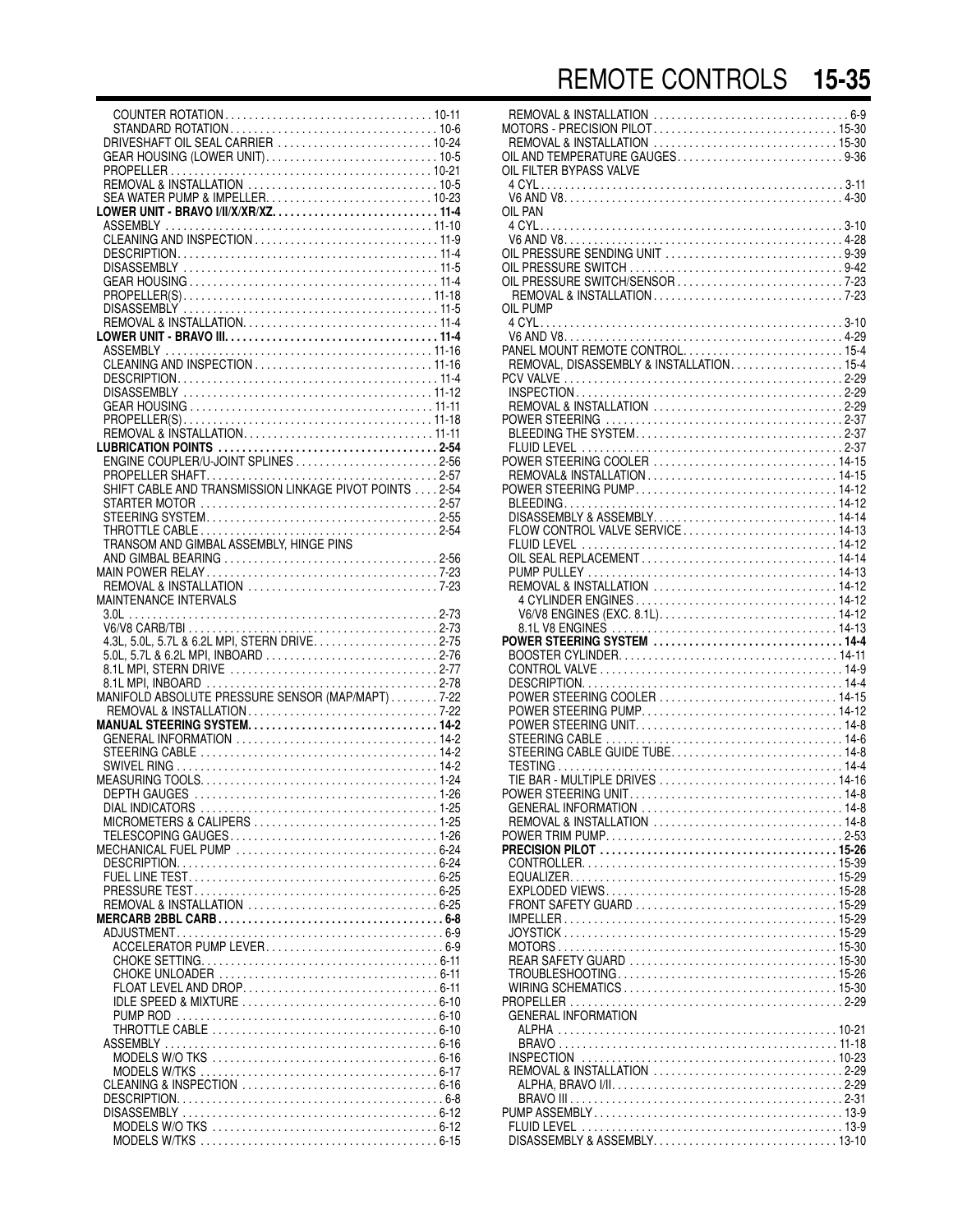# **15-36** REMOTE CONTROLS

| PUSH RODS<br><b>REMOVAL &amp; INSTALLATION</b>                          |  |
|-------------------------------------------------------------------------|--|
| <b>VALVE ADJUSTMENT</b>                                                 |  |
|                                                                         |  |
| <b>REAR MAIN SEAL</b>                                                   |  |
| REAR MAIN SEAL RETAINER 4-38                                            |  |
| REGULATIONS FOR YOUR BOAT1-4                                            |  |
|                                                                         |  |
|                                                                         |  |
|                                                                         |  |
|                                                                         |  |
| PERSONAL FLOTATION DEVICES  1-7                                         |  |
|                                                                         |  |
| ROCKER ARMS<br>REMOVAL & INSTALLATION                                   |  |
| <b>VALVE ADJUSTMENT</b>                                                 |  |
| ROCKER ARMS AND PUSH RODS 4-14                                          |  |
|                                                                         |  |
| SEAWATER PUMP<br>DISASSEMBLY & ASSEMBLY8-5                              |  |
|                                                                         |  |
| <b>REMOVAL &amp; INSTALLATION</b><br><b>BRAVO</b>                       |  |
| SEAWATER STRAINER                                                       |  |
| SENDING UNITS AND SWITCHES 9-39<br>EMERGENCY (LANYARD) STOP SWITCH 9-42 |  |
| FUEL TANK SENDING UNIT9-40<br>OIL PRESSURE SENDING UNIT 9-39            |  |
|                                                                         |  |

|                                          | TRANSMISSION FLUID TEMPERATURE SWITCH9-43                                           |  |
|------------------------------------------|-------------------------------------------------------------------------------------|--|
|                                          | WATER TEMPERATURE SENDER 9-39                                                       |  |
|                                          | WATER TEMPERATURE SWITCH9-43                                                        |  |
|                                          |                                                                                     |  |
|                                          |                                                                                     |  |
|                                          |                                                                                     |  |
|                                          |                                                                                     |  |
|                                          |                                                                                     |  |
|                                          |                                                                                     |  |
|                                          |                                                                                     |  |
|                                          |                                                                                     |  |
|                                          |                                                                                     |  |
|                                          |                                                                                     |  |
|                                          |                                                                                     |  |
|                                          |                                                                                     |  |
|                                          |                                                                                     |  |
|                                          |                                                                                     |  |
|                                          |                                                                                     |  |
|                                          |                                                                                     |  |
|                                          |                                                                                     |  |
|                                          |                                                                                     |  |
|                                          |                                                                                     |  |
|                                          |                                                                                     |  |
|                                          |                                                                                     |  |
|                                          |                                                                                     |  |
|                                          |                                                                                     |  |
|                                          |                                                                                     |  |
| SHUTTER VALVE                            |                                                                                     |  |
|                                          |                                                                                     |  |
|                                          |                                                                                     |  |
| REMOVAL, DISASSEMBLY & INSTALLATION 15-4 | SINGLE HANDLE CONSOLE MOUNT REMOTE CONTROL  15-4                                    |  |
|                                          |                                                                                     |  |
|                                          |                                                                                     |  |
|                                          | SMARTCRAFT DIGITAL THROTTLE & SHIFT (DTS) 15-2                                      |  |
|                                          |                                                                                     |  |
|                                          | ELECTRONIC SHIFT CONTROL (ESC) 15-3                                                 |  |
|                                          | ELECTRONIC THROTTLE CONTROL (ETC)15-4                                               |  |
|                                          | PANEL MOUNT REMOTE CONTROL  15-4                                                    |  |
|                                          | SINGLE HANDLE CONSOLE MOUNT REMOTE CONTROL  15-4<br>WIRING SCHEMATICS - 10-PIN 15-6 |  |
|                                          |                                                                                     |  |
|                                          |                                                                                     |  |
|                                          | REMOVAL & INSTALLATION 2-25                                                         |  |
|                                          |                                                                                     |  |
|                                          |                                                                                     |  |
|                                          | INSPECTION & GAPPING 2-25                                                           |  |
|                                          |                                                                                     |  |
|                                          | REMOVAL & INSTALLATION 2-21                                                         |  |
|                                          |                                                                                     |  |
| <b>SPECIFICATIONS</b>                    |                                                                                     |  |
|                                          |                                                                                     |  |
|                                          |                                                                                     |  |
|                                          |                                                                                     |  |
|                                          |                                                                                     |  |
|                                          |                                                                                     |  |
| <b>ENGINE</b>                            |                                                                                     |  |
|                                          |                                                                                     |  |
|                                          |                                                                                     |  |
|                                          |                                                                                     |  |
|                                          |                                                                                     |  |
|                                          |                                                                                     |  |
|                                          | IGNITION APPLICATIONS9-23                                                           |  |
|                                          | MAINTENANCE INTERVALS 2-73                                                          |  |
|                                          |                                                                                     |  |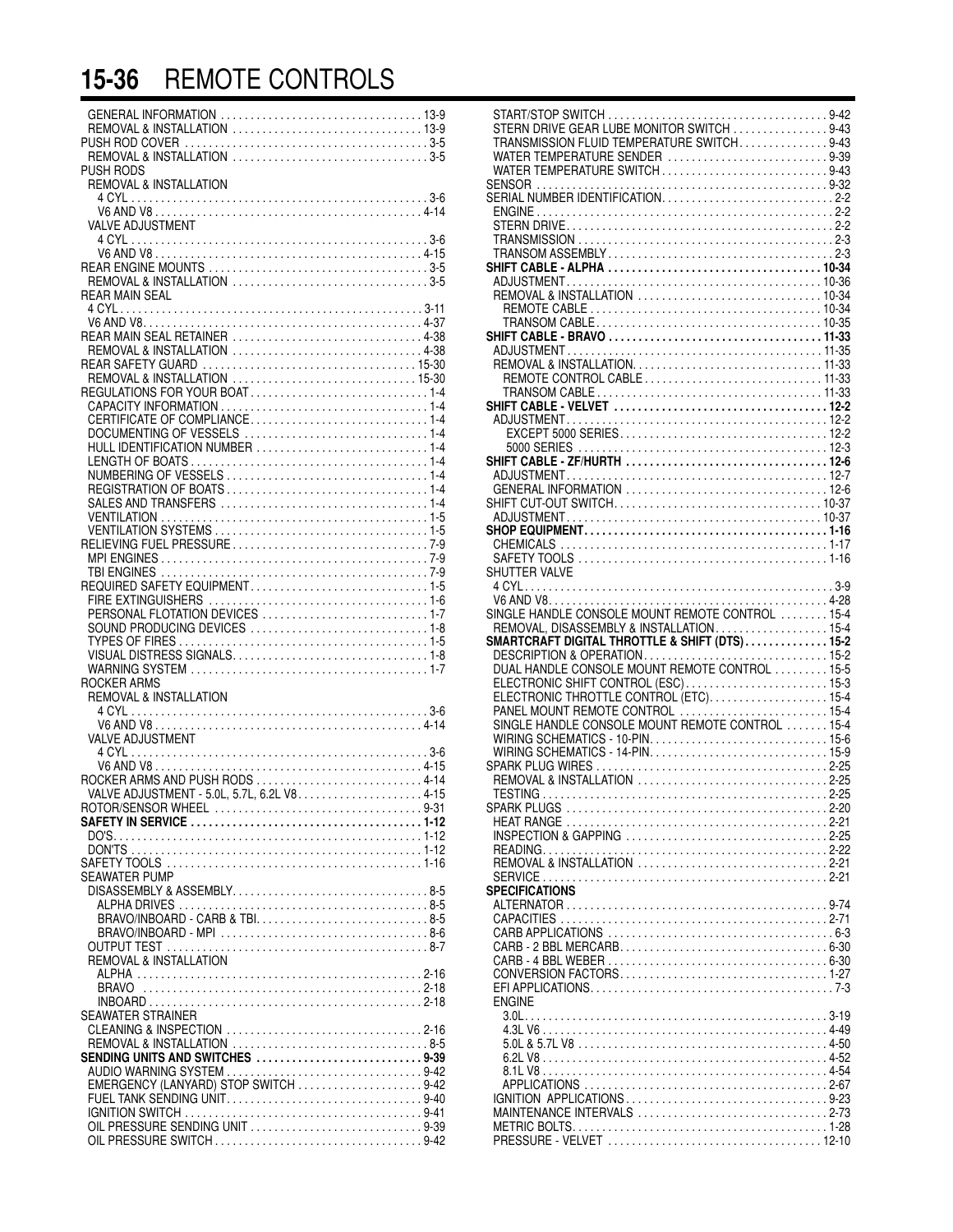STARTER. . . . . . . . . . . . . . . . . . . . . . . . . . . . . . . . . . . . . . . . . . . . . . . . 9-74 STERNDRIVE APPLICATIONS ALPHA . . . . . . . . . . . . . . . . . . . . . . . . . . . . . . . . . . . . . . . . . . . . . . . 10-48 BRAVO . . . . . . . . . . . . . . . . . . . . . . . . . . . . . . . . . . . . . . . . . . . . . . . 11-47 TOROLIE 3.0L. . . . . . . . . . . . . . . . . . . . . . . . . . . . . . . . . . . . . . . . . . . . . . . . . . . 3-18 4.3L V6 . . . . . . . . . . . . . . . . . . . . . . . . . . . . . . . . . . . . . . . . . . . . . . . . 4-46 5.0L, 5.7L & 6.2L V8. . . . . . . . . . . . . . . . . . . . . . . . . . . . . . . . . . . . . . 4-47 8.1L V8 . . . . . . . . . . . . . . . . . . . . . . . . . . . . . . . . . . . . . . . . . . . . . . . . 4-48 EFI ENGINES. . . . . . . . . . . . . . . . . . . . . . . . . . . . . . . . . . . . . . . . . . . 7-68 ALPHA . . . . . . . . . . . . . . . . . . . . . . . . . . . . . . . . . . . . . . . . . . . . . . . 10-47 BRAVO . . . . . . . . . . . . . . . . . . . . . . . . . . . . . . . . . . . . . . . . . . . . . . . 11-46 INBOARDS . . . . . . . . . . . . . . . . . . . . . . . . . . . . . . . . . . . . . . . . . . . . 12-10 TRANSMISSION ID . . . . . . . . . . . . . . . . . . . . . . . . . . . . . . . . . . . . . . . . . 2-3 TUNE-UP . . . . . . . . . . . . . . . . . . . . . . . . . . . . . . . . . . . . . . . . . . . . . . . . 2-69 U.S. STANDARD BOLTS. . . . . . . . . . . . . . . . . . . . . . . . . . . . . . . . . . . . 1-28 SPEEDOMETER . . . . . . . . . . . . . . . . . . . . . . . . . . . . . . . . . . . . . . . . . . . 9-38 **SPRING COMMISSIONING. . . . . . . . . . . . . . . . . . . . . . . . . . . . . . . . . . . 2-65** CHECKLIST. . . . . . . . . . . . . . . . . . . . . . . . . . . . . . . . . . . . . . . . . . . . . . 2-65 **STANDARD POWER TRIM AND TILT . . . . . . . . . . . . . . . . . . . . . . . . . . 13-2** DESCRIPTION & OPERATION . . . . . . . . . . . . . . . . . . . . . . . . . . . . . . . 13-2 DUAL POWER TRIM SYSTEM . . . . . . . . . . . . . . . . . . . . . . . . . . . . . . 13-22 PUMP ASSEMBLY. . . . . . . . . . . . . . . . . . . . . . . . . . . . . . . . . . . . . . . . . 13-9 SERVICE PRECAUTIONS . . . . . . . . . . . . . . . . . . . . . . . . . . . . . . . . . . 13-6 SYSTEM BLEEDING . . . . . . . . . . . . . . . . . . . . . . . . . . . . . . . . . . . . . . . 13-7 SYSTEM TESTING . . . . . . . . . . . . . . . . . . . . . . . . . . . . . . . . . . . . . . . . 13-7 TRIM CYLINDER . . . . . . . . . . . . . . . . . . . . . . . . . . . . . . . . . . . . . . . . . 13-17 TRIM LIMIT SWITCH/TRIM POSITION SENDER. . . . . . . . . . . . . . . . . 13-8 TROUBLESHOOTING. . . . . . . . . . . . . . . . . . . . . . . . . . . . . . . . . . . . . . 13-3 START/STOP SWITCH . . . . . . . . . . . . . . . . . . . . . . . . . . . . . . . . . . . . . . 9-42 **STARTER CIRCUIT . . . . . . . . . . . . . . . . . . . . . . . . . . . . . . . . . . . . . . . . . 9-17** DESCRIPTION AND OPERATION . . . . . . . . . . . . . . . . . . . . . . . . . . . . 9-17 STARTER MOTOR . . . . . . . . . . . . . . . . . . . . . . . . . . . . . . . . . . . . . . . . 9-17 TROUBLESHOOTING. . . . . . . . . . . . . . . . . . . . . . . . . . . . . . . . . . . . . . 9-17 STARTER MOTOR. . . . . . . . . . . . . . . . . . . . . . . . . . . . . . . . . . . . . . . . . . 9-17 DESCRIPTION & OPERATION . . . . . . . . . . . . . . . . . . . . . . . . . . . . . . . 9-17 DISASSEMBLY & ASSEMBLY. . . . . . . . . . . . . . . . . . . . . . . . . . . . . . . . 9-20 PRECAUTIONS . . . . . . . . . . . . . . . . . . . . . . . . . . . . . . . . . . . . . . . . . . . 9-18 REMOVAL & INSTALLATION . . . . . . . . . . . . . . . . . . . . . . . . . . . . . . . . 9-20 TESTING . . . . . . . . . . . . . . . . . . . . . . . . . . . . . . . . . . . . . . . . . . . . . . . . 9-19 STEERING CABLE - MANUAL . . . . . . . . . . . . . . . . . . . . . . . . . . . . . . . . 14-2 REMOVAL & INSTALLATION . . . . . . . . . . . . . . . . . . . . . . . . . . . . . . . . 14-2 STEERING CABLE - POWER . . . . . . . . . . . . . . . . . . . . . . . . . . . . . . . . . 14-6 REMOVAL & INSTALLATION . . . . . . . . . . . . . . . . . . . . . . . . . . . . . . . . 14-6 STEERING CABLE GUIDE TUBE - POWER . . . . . . . . . . . . . . . . . . . . . 14-8 REMOVAL & INSTALLATION . . . . . . . . . . . . . . . . . . . . . . . . . . . . . . . . 14-8 STEERING UNIT - COMPACT. . . . . . . . . . . . . . . . . . . . . . . . . . . . . . . . 14-18 REMOVAL & INSTALLATION . . . . . . . . . . . . . . . . . . . . . . . . . . . . . . . 14-18 **STERN DRIVE UNIT - ALPHA . . . . . . . . . . . . . . . . . . . . . . . . . . . . . . . . 10-2** CHECKING FOR WATER . . . . . . . . . . . . . . . . . . . . . . . . . . . . . . . . . . . 2-51 DESCRIPTION. . . . . . . . . . . . . . . . . . . . . . . . . . . . . . . . . . . . . . . . . . . . 10-2 DRAIN AND REFILL . . . . . . . . . . . . . . . . . . . . . . . . . . . . . . . . . . . . . . . 2-52 FLUID LEVEL . . . . . . . . . . . . . . . . . . . . . . . . . . . . . . . . . . . . . . . . . . . . 2-50 REMOVAL & INSTALLATION . . . . . . . . . . . . . . . . . . . . . . . . . . . . . . . . 10-3 STERN DRIVE UNIT . . . . . . . . . . . . . . . . . . . . . . . . . . . . . . . . . . . . . . . 10-3 TROUBLESHOOTING. . . . . . . . . . . . . . . . . . . . . . . . . . . . . . . . . . . . . . 10-2 **STERN DRIVE UNIT - BRAVO . . . . . . . . . . . . . . . . . . . . . . . . . . . . . . . . 11-2** DESCRIPTION. . . . . . . . . . . . . . . . . . . . . . . . . . . . . . . . . . . . . . . . . . . . 11-2 REMOVAL & INSTALLATION. . . . . . . . . . . . . . . . . . . . . . . . . . . . . . . . . 11-2 STERN DRIVE UNIT . . . . . . . . . . . . . . . . . . . . . . . . . . . . . . . . . . . . . . . 11-2 TROUBLESHOOTING . . . . . . . . . . . . . . . . . . . . . . . . . . . . . . . . . . . . . . 11-2 **SYSTEM DIAGNOSIS - TBI ENGINES & EARLY 2001 MPI ENGINES 7-24** DIAGNOSTIC TROUBLE CODE TEST SCHEMATICS. . . . . . . . . . . . . 7-36 DIAGNOSTIC TROUBLE CODES (DTC) . . . . . . . . . . . . . . . . . . . . . . . 7-28 ECM PIN LOCATIONS & SYMPTOMS CHARTS . . . . . . . . . . . . . . . . . 7-41 GENERAL DIAGNOSTIC TEST SCHEMATICS . . . . . . . . . . . . . . . . . . 7-26 GENERAL DIAGNOSTIC TESTS . . . . . . . . . . . . . . . . . . . . . . . . . . . . . 7-25 INTERMITTENT FAULTS . . . . . . . . . . . . . . . . . . . . . . . . . . . . . . . . . . . 7-24 PRECAUTIONS . . . . . . . . . . . . . . . . . . . . . . . . . . . . . . . . . . . . . . . . . . . 7-24 VACUUM DIAGRAMS . . . . . . . . . . . . . . . . . . . . . . . . . . . . . . . . . . . . . . 7-39 WIRING SCHEMATICS . . . . . . . . . . . . . . . . . . . . . . . . . . . . . . . . . . . . . 7-39 **SYSTEM DIAGNOSIS - 2001-06 MPI ENGINES . . . . . . . . . . . . . . . . . . 7-45** ECM PIN LOCATIONS . . . . . . . . . . . . . . . . . . . . . . . . . . . . . . . . . . . . . 7-55 GENERAL DIAGNOSTIC TESTS - 2001-06 4.3L, 5.0L, 5.7L & 6.2L MPI

| REMOVAL & INSTALLATION  14-2                             |  |
|----------------------------------------------------------|--|
|                                                          |  |
|                                                          |  |
|                                                          |  |
|                                                          |  |
|                                                          |  |
|                                                          |  |
|                                                          |  |
|                                                          |  |
|                                                          |  |
|                                                          |  |
| THROTTLE BODY ADAPTER PLATE7-19                          |  |
|                                                          |  |
| THROTTLE CABLE                                           |  |
|                                                          |  |
|                                                          |  |
|                                                          |  |
|                                                          |  |
| THROTTLE POSITION SENSOR (TP) 7-22                       |  |
|                                                          |  |
| THUNDERBOLT V IGNITION SYSTEM 9-29                       |  |
|                                                          |  |
|                                                          |  |
|                                                          |  |
| DISTRIBUTOR CAP<br>IGNITION OR KNOCK CONTROL MODULES9-32 |  |
|                                                          |  |
|                                                          |  |
|                                                          |  |
|                                                          |  |
|                                                          |  |
| TIE BAR - MULTIPLE DRIVES  14-16                         |  |
|                                                          |  |
|                                                          |  |
|                                                          |  |
|                                                          |  |
|                                                          |  |
| TIMING CHAIN AND SPROCKETS/GEARS4-33                     |  |
| REMOVAL & INSTALLATION  4-33                             |  |
|                                                          |  |
|                                                          |  |
|                                                          |  |
|                                                          |  |
|                                                          |  |
|                                                          |  |
|                                                          |  |
|                                                          |  |
|                                                          |  |
|                                                          |  |
|                                                          |  |
|                                                          |  |
|                                                          |  |
|                                                          |  |
|                                                          |  |
|                                                          |  |
|                                                          |  |
|                                                          |  |
|                                                          |  |
|                                                          |  |
|                                                          |  |
|                                                          |  |
|                                                          |  |
|                                                          |  |
| TRANSMISSION FLUID TEMPERATURE SWITCH 9-43               |  |
| TRANSMISSION IDENTIFICATION                              |  |
|                                                          |  |
|                                                          |  |
|                                                          |  |
|                                                          |  |
|                                                          |  |
|                                                          |  |
|                                                          |  |
|                                                          |  |
|                                                          |  |
|                                                          |  |
|                                                          |  |
|                                                          |  |
|                                                          |  |
|                                                          |  |
|                                                          |  |
|                                                          |  |